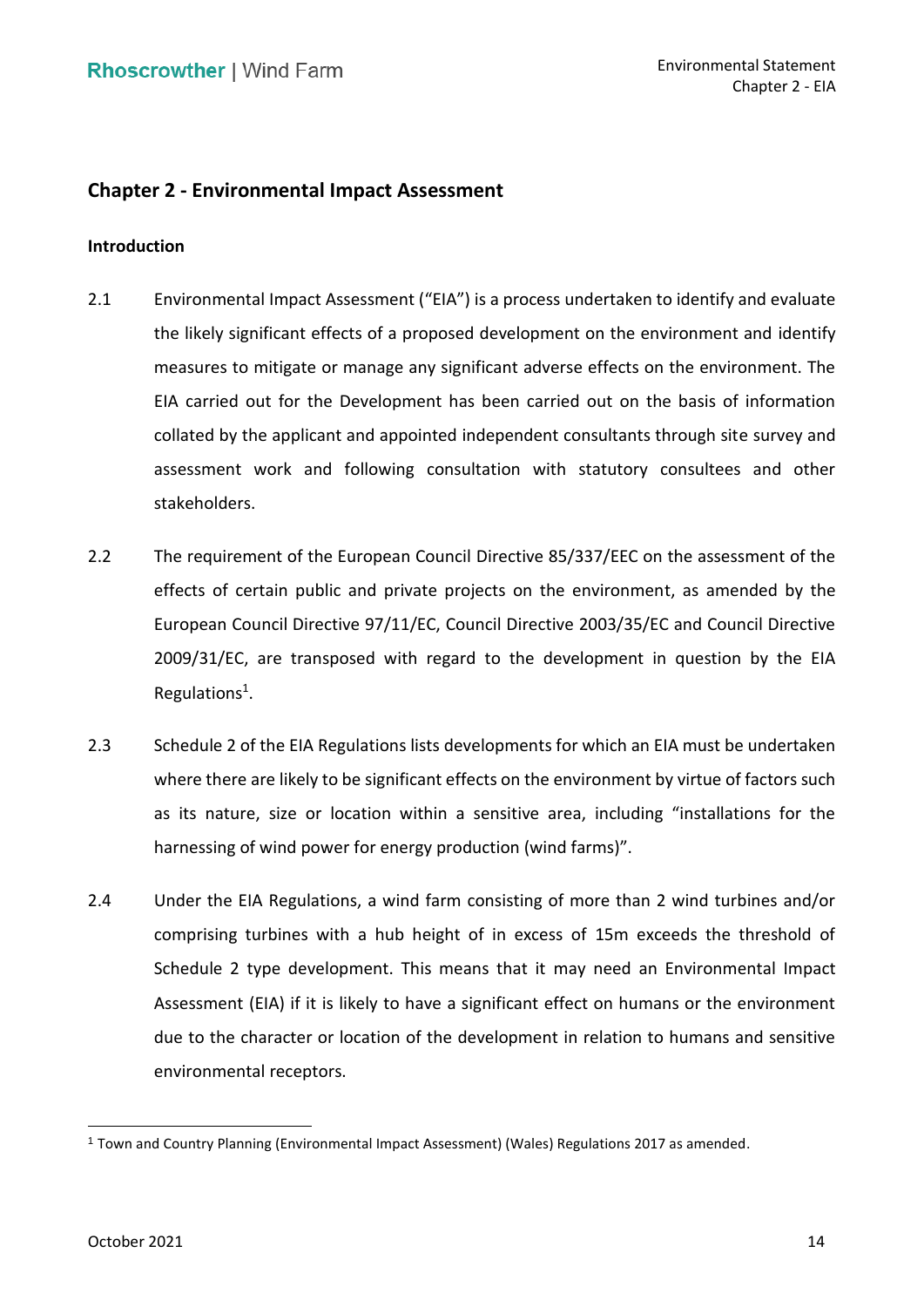2.5 Due to the scale of the development, its location in relation to other windfarm developments, the proximity to sensitive landscapes and the fact that EIA was undertaken for the previously proposed wind farm at the Site a decision has been taken to undertake an Environmental Impact Assessment.

## **Environmental Impact Assessment**

 2.6 The EIA should be an iterative process rather than a unique, post design environmental appraisal. In this way the findings of the technical environmental studies can be used to inform the design of the development, and hence achieve a 'best fit' within the environment. This approach has been adopted in respect of the Development, where potentially significant effects have been identified and every effort has been made to avoid these, through evolving the design of the Development. This is referred to within this ES as 'embedded mitigation'.

#### **The Environmental Statement**

- 2.7 The environmental information presented in this Environmental Statement is derived through a systematic process of identification, evaluation and prediction of the likely environmental effects of the development, critically identifying those considered to be significant in terms of the EIA Regulations. Together with any post consultation amendments, this document will aid the Inspectorate and Welsh Ministers in considering and determining the planning application for the Development.
- 2.8 The aim of this Environmental Statement is to provide a systematic and objective account of the significant environmental effects likely to arise from the proposed development, including sufficient information to verify the conclusions and identify the source of the information provided. Regulation 17 and Schedule 4 of the EIA Regulations specify the information to be included in an ES.
- 2.9 Regulation 17(3) of the EIA Regulations details the information that is to be included within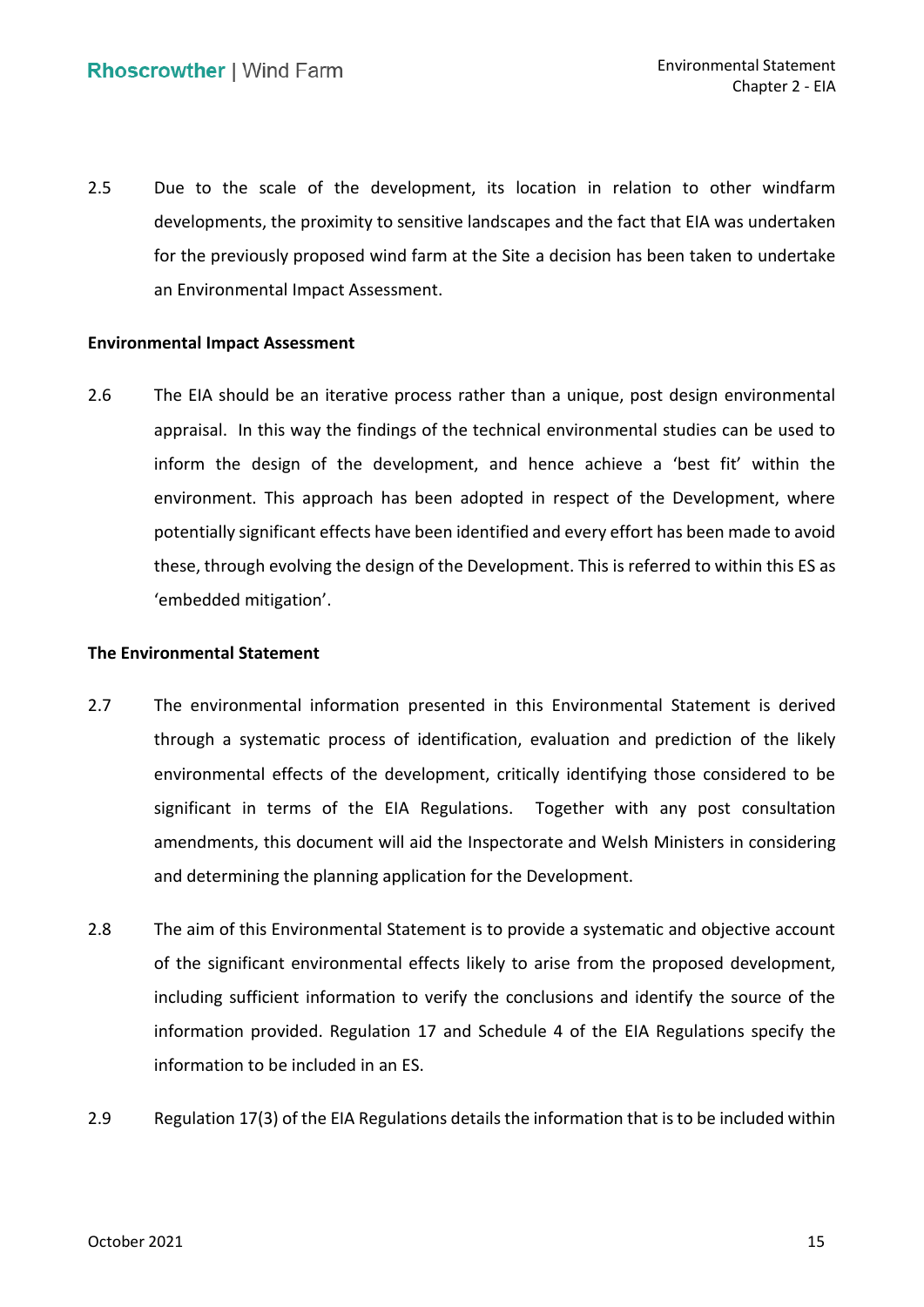an Environmental Statement:

 *"(3) An environmental statement is a statement which includes at least—*

 *(a) A description of the proposed development comprising information on the site, design, size and other relevant features of the development;* 

 *(b) A description of the likely significant effects of the proposed development on the environment;* 

 *(c) A description of any features of the proposed development, or measures envisaged in order to avoid, prevent or reduce and, if possible, offset likely significant adverse effects on the environment;* 

 *(d) A description of the reasonable alternatives studied by the applicant or appellant, which are relevant to the proposed development and its specific characteristics, and an indication of the main reasons for the option chosen, taking into account the significant effects of the development on the environment;* 

 *(e) A non-technical summary of the information referred to in sub-paragraphs (a) to (d);* 

*And* 

 *(f) any additional information specified in Schedule 4 relevant to the specific characteristics of the particular development or type of development and to the environmental features likely to be significantly affected."*

 *(4) An environmental statement must –*

 *(a) Be prepared by persons who in the opinion of the relevant planning authority or the Welsh Ministers, as appropriate, have sufficient expertise to ensure the completeness and quality of the statement;*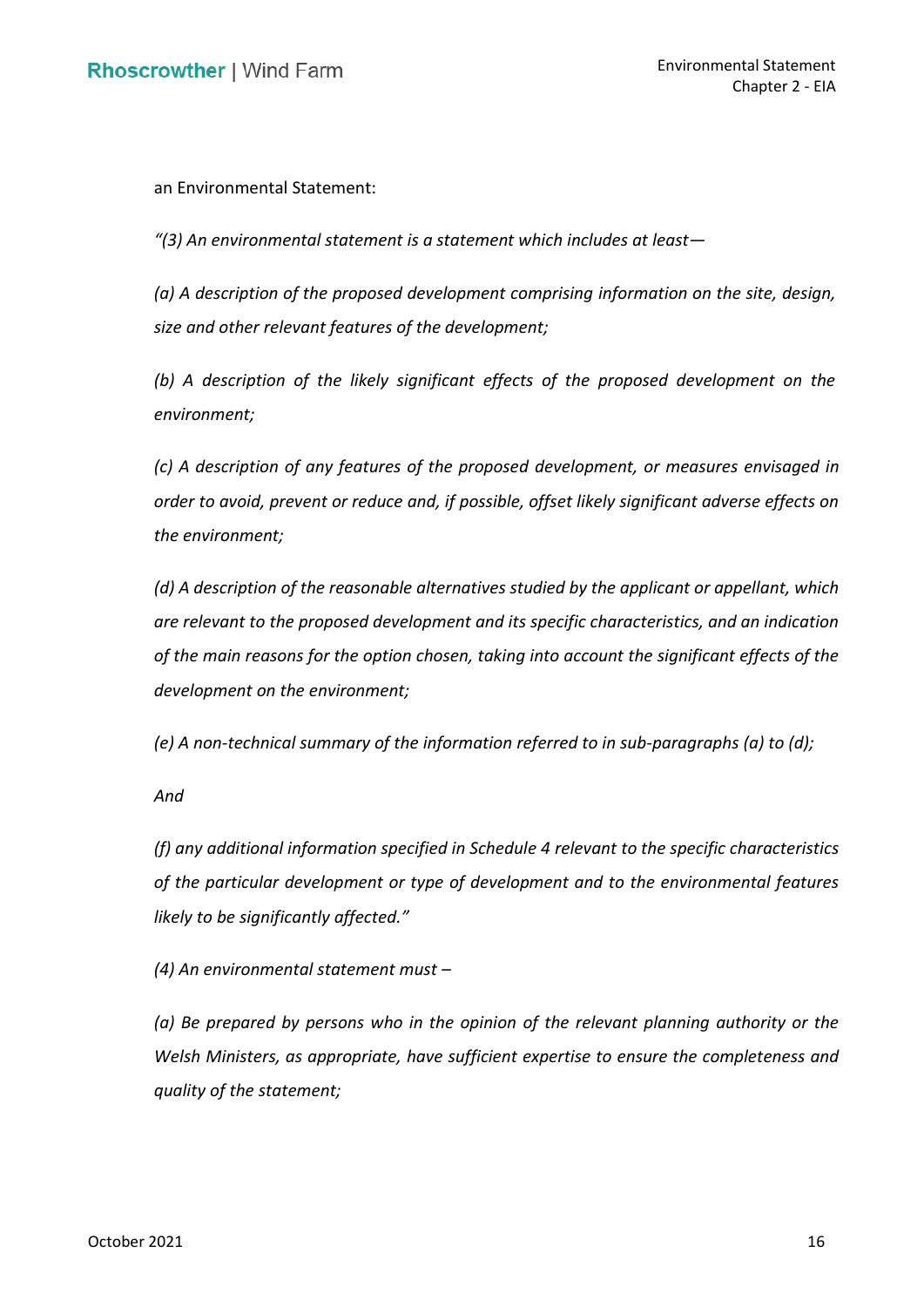*(b) Contain a statement by or on behalf of the applicant or appellant describing the expertise of the person who prepared the environmental statement;* 

 *(c) Where a scoping opinion or direction has been issued in accordance with regulation 14 or 15, be based on the most recent scoping opinion or direction issued (so far as the proposed development remains materially the same as the proposed development which was the subject of that opinion or direction);* 

 *(d) Include the information reasonably required for reaching a reasoned conclusion on the significant effects of the development on the environment, taking into account current knowledge and methods of assessment; and* 

 *(e) Take into account other relevant environmental assessments required under Union legislation or any other provision of domestic legislation, with a view to avoiding duplication of assessment."*

2.10 Schedule 4 of the EIA Regulations requires that the following information is provided:

*PART I* 

 *1. Description of the development, including in particular—*

 *(a) a description of the location of the development;* 

 *(b) a description of the physical characteristics of the whole development, including, where relevant, requisite demolition works and the land-use requirements during the construction and operational phases;* 

 *(c) a description of the main characteristics of the operational phase of the development (in particular any production process), for instance, energy demand and energy used, nature and quantity of the materials and natural resources (including water, land, soil and biodiversity) used;*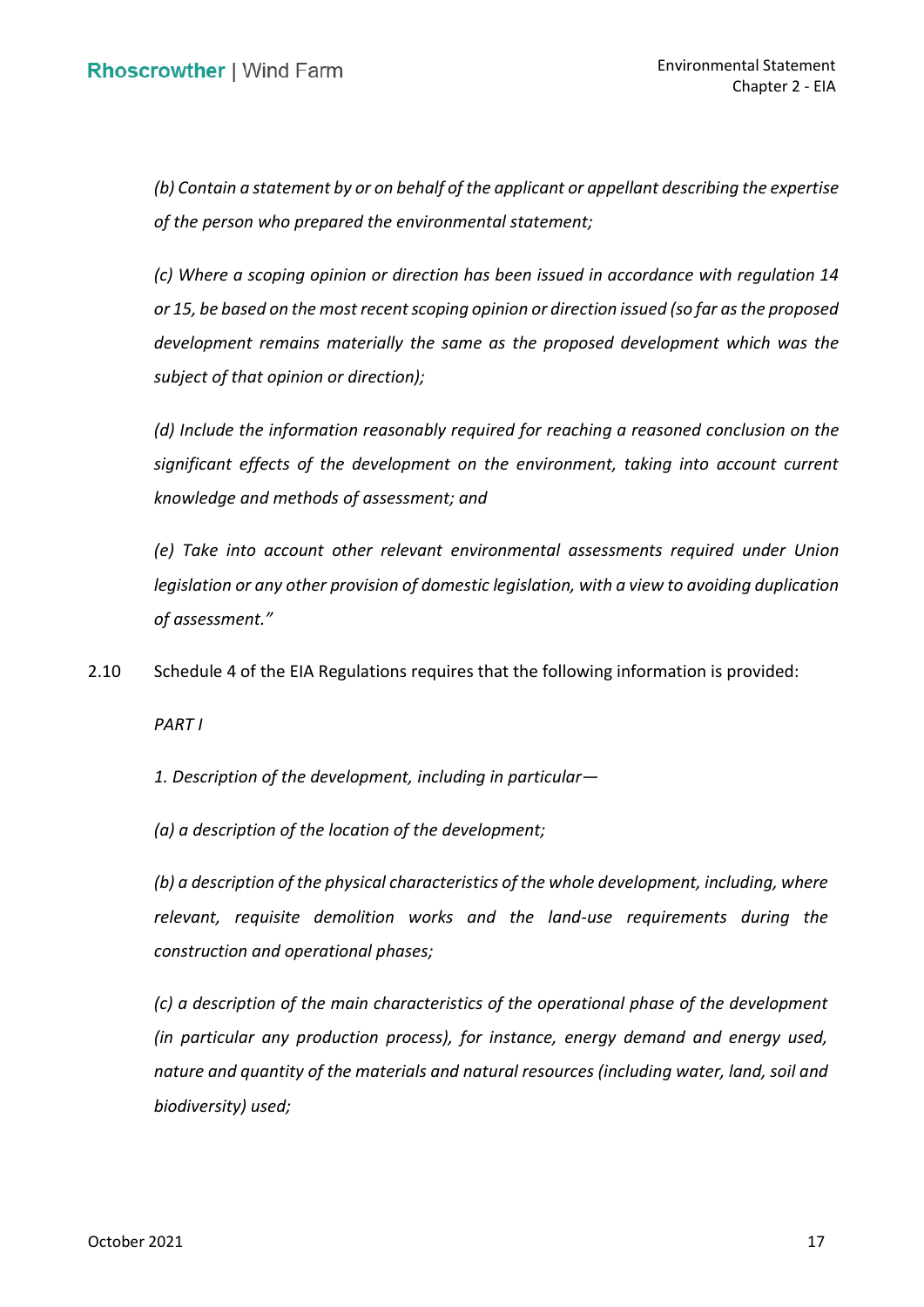*(d) an estimate, by type and quantity, of expected residues and emissions (such as water, types of waste produced during the construction and operational phases. air, oil and subsoil pollution, noise, vibration, light, heat, radiation) and quantities and* 

 *2. A description of the reasonable alternatives (for example in terms of development design, technology, location, size and scale) studied by the applicant or appellant which are relevant to the proposed development and its specific characteristics and an indication of the main reasons for selecting the chosen option, including a comparison of the environmental effects.* 

 *3. A description of the relevant aspects of the current state of the environment (baseline scenario) and an outline of the likely evolution thereof without implementation of the development as far as natural changes from the baseline scenario can be assessed with*  reasonable effort on the basis of the availability of environmental information and *scientific knowledge.* 

 *4. A description of the factors specified in regulation 4(2) likely to be significantly affected by the development: population, human health, biodiversity (for example fauna and flora),*  land (for example land take), soil (for example organic matter, erosion, compaction,  *sealing), water (for example hydro morphological changes, quantity and quality), air, climate (for example greenhouse gas emissions, impacts relevant to adaptation), material assets, cultural heritage, including architectural and archaeological aspects, and landscape.* 

 *5. A description of the likely significant effects of the development on the environment resulting from, inter alia—*

 *(a) the construction and existence of the development, including, where relevant, demolition works;* 

 *(b) the use of natural resources in particular land, soil, water and biodiversity, considering*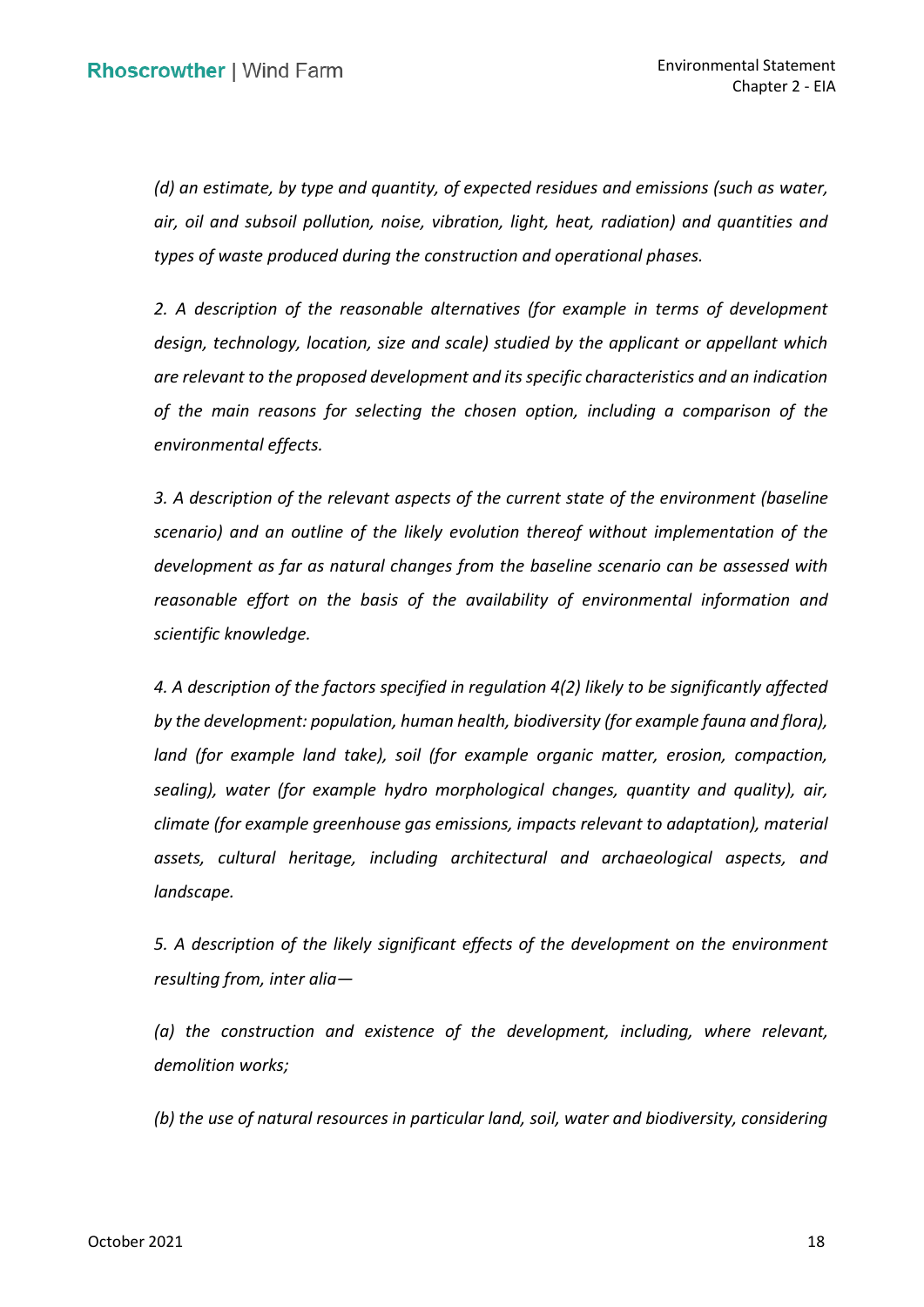*as far as possible the sustainable availability of these resources;* 

 *(c) the emission of pollutants, noise, vibration, light, heat and radiation, the creation of nuisances and the disposal and recovery of waste,* 

 *(d) the risks to human health, cultural heritage or the environment (for example due to accidents or disasters);* 

 *(e) the cumulation of effects with other existing and/or approved projects, taking into account any existing environmental problems relating to areas of particular environmental importance likely to be affected or the use of natural resources;* 

 *(f) the impact of the project on climate (for example the nature and magnitude of greenhouse gas emissions) and the vulnerability of the project to climate change;* 

*(g) the technologies and the substances used.* 

 *The description of the likely significant effects on the factors specified in regulation 4(2) should cover the direct effects and any indirect, secondary, cumulative, transboundary, short-term, medium-term and long-term, permanent and temporary, positive and negative effects of the development. This description should take into account the environmental protection objectives established at European Union or Member State level*  which are relevant to the project, including in particular those established under Council  *Directive 92/43/EEC1 and Directive 2009/147/EC2 .* 

 *6. A description of the forecasting methods or evidence used to identify and assess the*  effects on the environment, including details of difficulties (for example technical  *deficiencies or lack of knowledge) encountered compiling the required information and the main uncertainties involved.* 

 *7. A description of the measures envisaged to avoid, prevent, reduce or, if possible, offset any identified significant adverse effects on the environment and, where appropriate, of*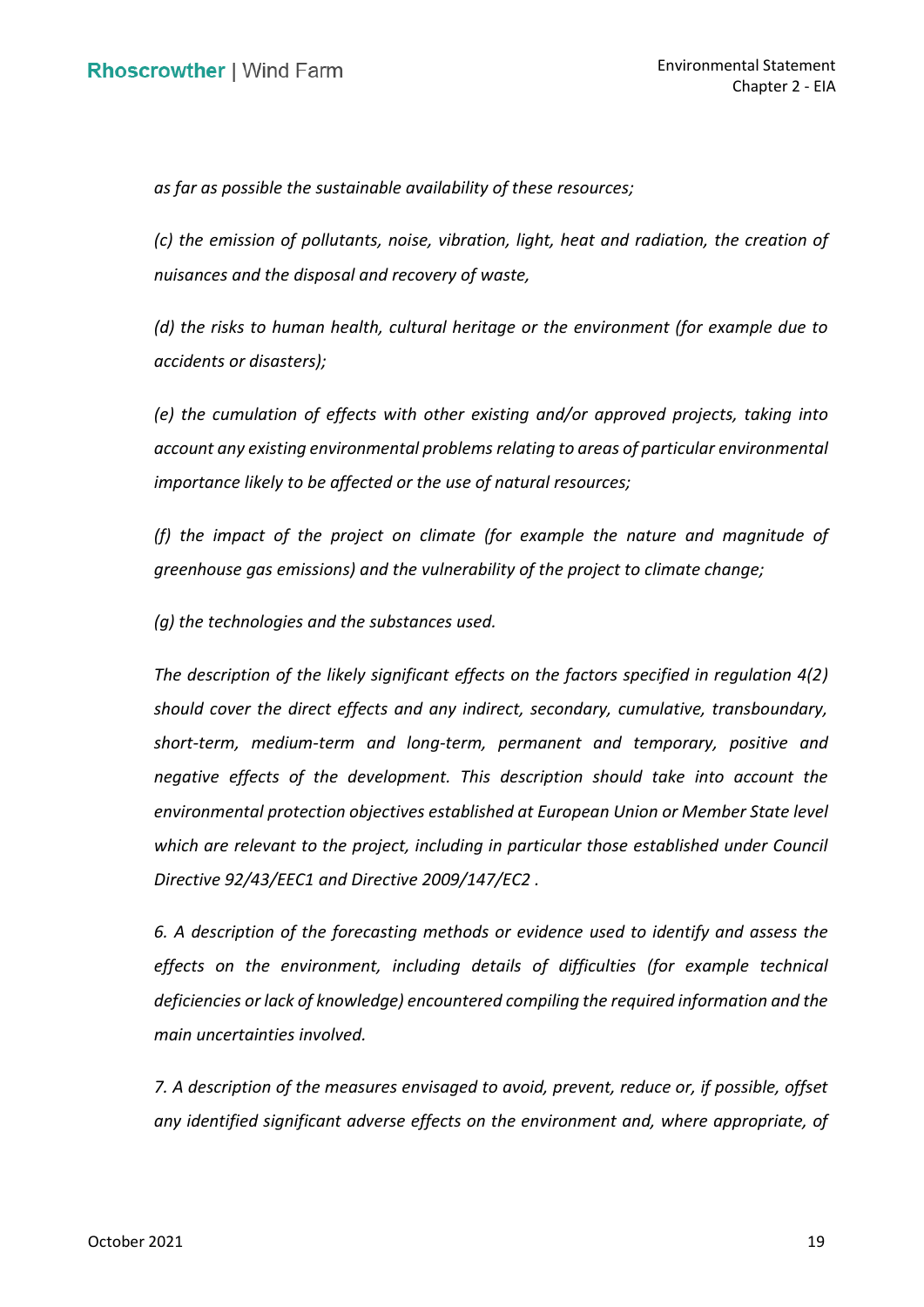*any proposed monitoring arrangements (for example the preparation of a post-project analysis). That description should explain the extent, to which significant adverse effects on the environment are avoided, prevented, reduced or offset, and should cover both the construction and operational phases.* 

 *8. A description of the expected significant adverse effects of the development on the environment deriving from the vulnerability of the development to risks of major accidents*  and/or disasters which are relevant to the project concerned. Relevant information  *available and obtained through risk assessments pursuant to European Union legislation such as Directive 2012/18/EU of the European Parliament and of the Council or Council Directive 2009/71/Euratom or relevant assessments carried out pursuant to national legislation may be used for this purpose provided that the requirements of the Directive are met. Where appropriate, this description should include measures envisaged to prevent or mitigate the significant adverse effects of such events on the environment and details of the preparedness for and proposed response to such emergencies. 9. A nontechnical summary of the information provided under paragraphs 1 to 8.* 

10. A reference list detailing the sources used for the descriptions and assessments *included in the environmental statement.* 

# **The EIA Process**

# **Identification of Site**

- 2.11 In identifying specific sites for further investigation into wind energy development, landownership and support from landowners are essential. Suitable sites may be identified through consideration to the various criteria listed below but would not be suitable for development without the owners' approval.
- development without the owners' approval.<br>2.12 When identifying a site for the current proposal the Applicant considered the following criteria: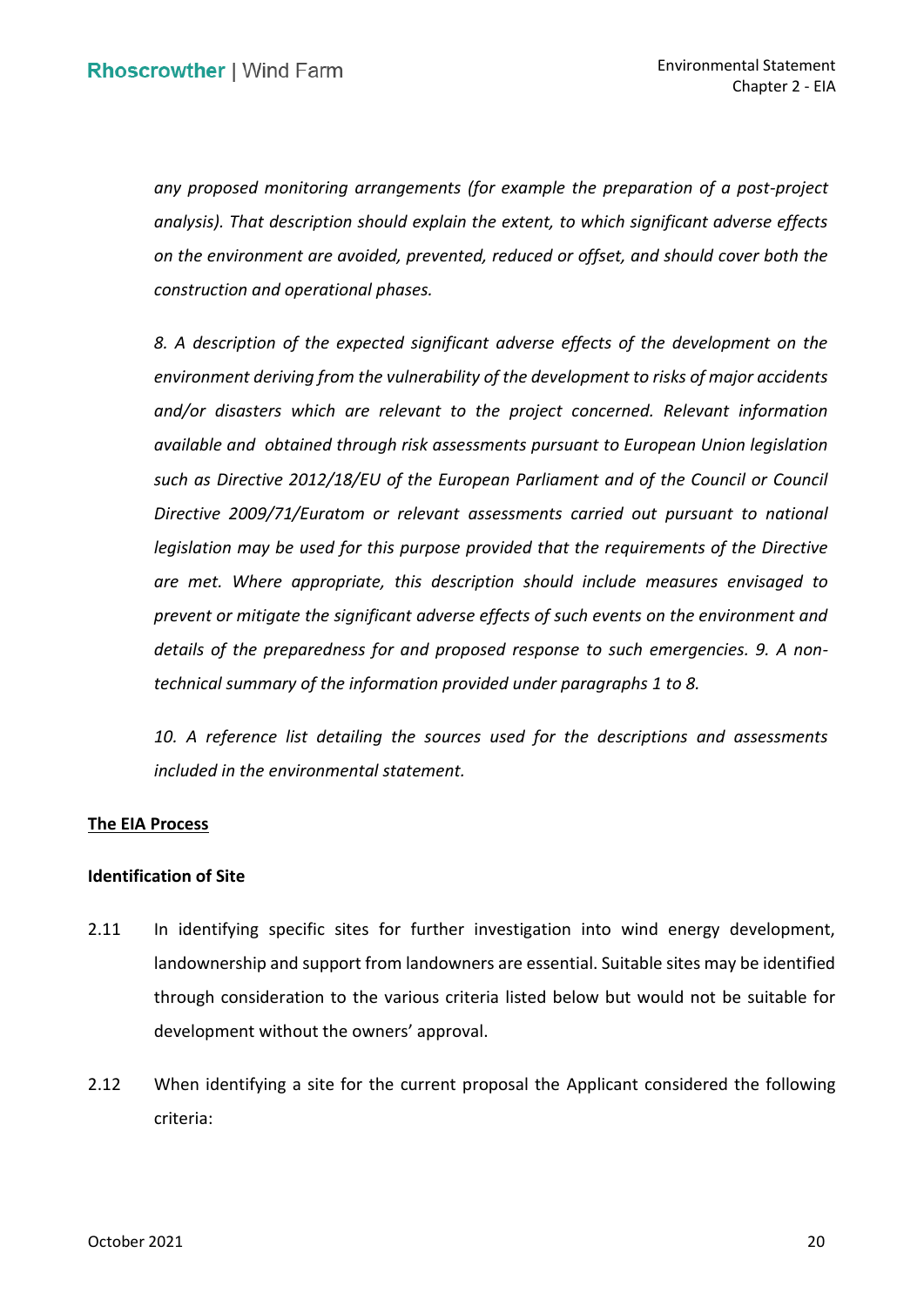- i. Wind resources (as measured by on site measurement and wind speed databases)
- ii. Size of the site and current land uses
- iii. Planning policy
- iv. Grid connection analysis
- v. Statutory designations
- vi. Land availability and legal issues
- vii. Access issues (both to site and on site)
- viii. Proximity to dwellings
	- ix. Initial ecological, hydro-geological, archaeological analysis
	- x. Existing infrastructure

## **Design Considerations**

- 2.13 The Site was initially identified by the Applicant in 2011. When considering how a wind farm should be designed on the Site, a number of alternative layouts were investigated based on the impact on the surrounding environment. The first design was based on the maximum energy output of the turbines that could be placed within the site boundary.
- 2.14 A number of different turbine designs and specifications were used ranging in size from 660 kW turbines to 3 MW turbines. The review exercise examined scenarios of six turbines at 105m and five turbines at 125m, four turbines at 125m and five turbines at 100m. As part of the exercise a Zone of Theoretical Vision (ZTV), broadly representing three chimneys of the Valero Oil Refinery, set a nominal height of 160m was also generated. During this review exercise it was noted that one turbine which would have been to the south of the final layout should be omitted to allow the array to be located within a single valley and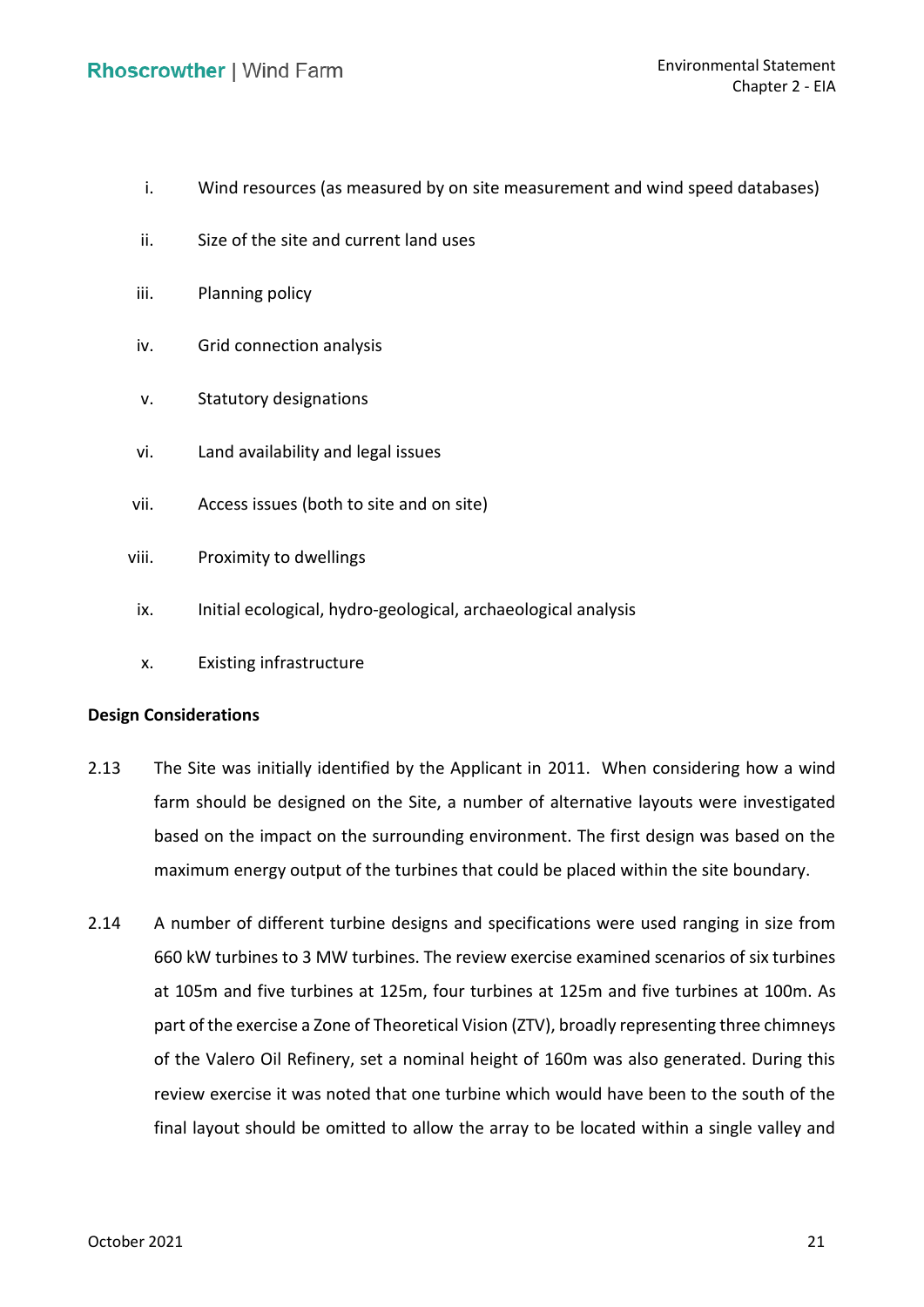appear as a more compact array. This recommendation was accepted and reflected in the final design.

- 2.15 The outcome of the comparison of the ZTVs was that there was remarkably little difference between the four ZTVs generated. The Applicant selected a tip height of 100m because it reflected the scale of the operational turbines at the nearby Wear Point Wind Farm (Ref: Authority's Supplementary Planning Guidance on wind farm development with regard to the closest Landscape Character Area (LCA) (LCA 6: Castlemartin/Merrion Ranges) where it identifies an opportunity for turbines up to 100m tall close to the existing refinery 09/0544/PA) and reflected the guidance in the Pembrokeshire Coast National Park infrastructure.
- 2.16 For these reasons, coupled with the site's location within the Haven Waterway Enterprise Zone with a good wind regime, the 2.5MW turbines (100m to tip) were chosen. Consultation with a number of turbine manufacturers was also undertaken to establish the specific turbine specifications most suitable for the site. Following a decision on the type of turbines the preliminary layout was designed.
- 2.17 This exercise was undertaken in 2012 2013 when wind turbines were not as efficient and were more limited in output.

# **Scoping and Consultation**

- 2.18 A Scoping Report by the applicant was submitted to Pembrokeshire County Council on 11th September 2013. An Opinion was then issued by the Local Authority on 22nd November 2013 (Ref: SC/0460/13).
- 2.19 The scope of this ES was also guided by the direct consultations with various statutory and non-statutory consultees which represent key stakeholders in technical, environmental and socio-economic interests.
- 2.20 Relevant consultation scoping responses were forwarded onto the specialist consultants to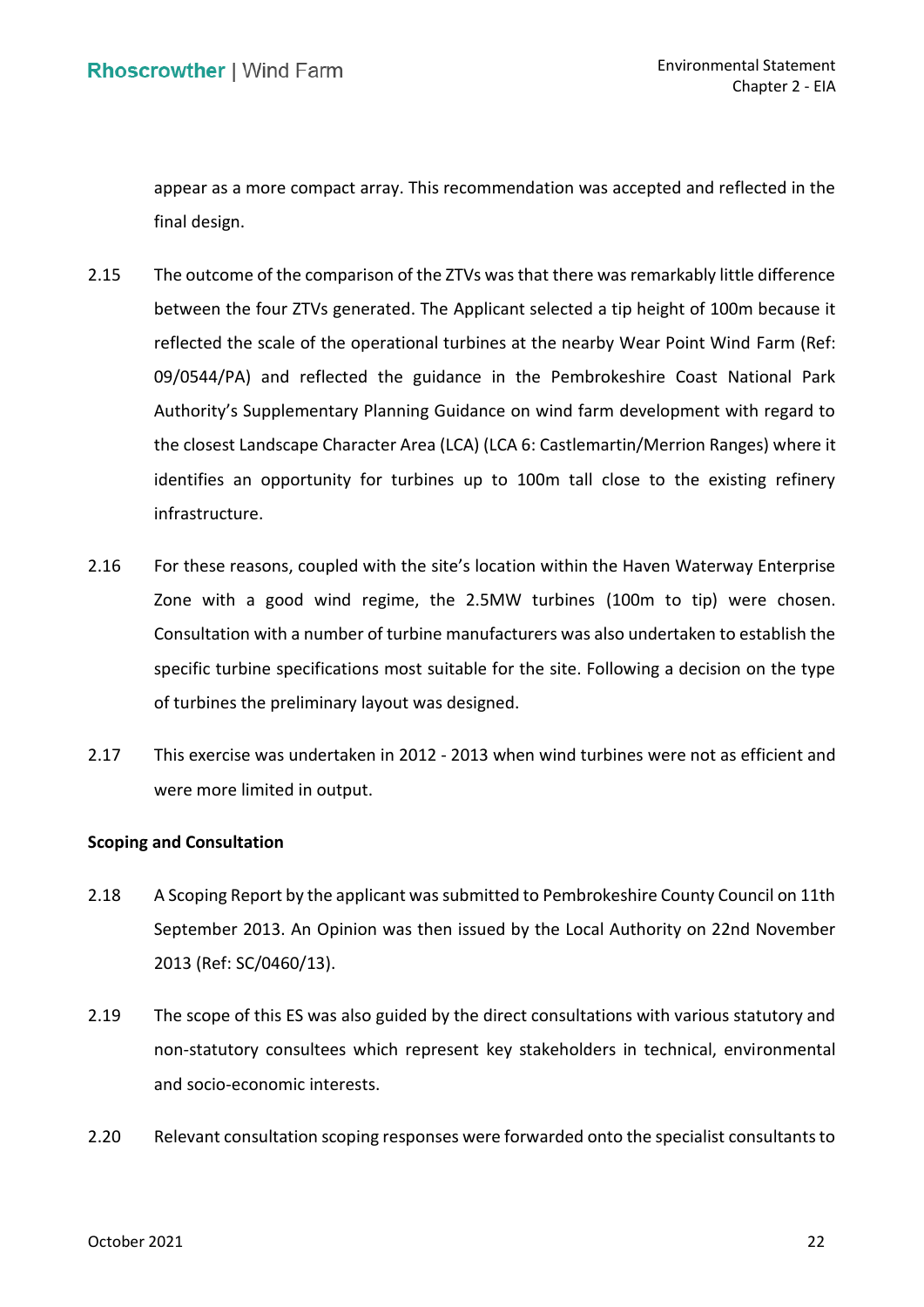take into consideration during their 2014 assessments. As a part of the wider consultation process, a public exhibition was undertaken in July 2013 to inform and discuss the Development with members of the public in advance of finalising the design.

#### **2014 Application**

- 2.21 In 2014 the Applicant submitted a planning application to Pembrokeshire County Council for permission to construct and operate a wind farm consisting of five turbines. Each turbine was to be 100m to tip with a total installed capacity of 2.5MW per turbine (total capacity of 12.5MW).
- 2.22 An environmental statement was submitted with the 2014 application and was found (at both application stage and appeal stage) to be complete. The layout for the 2014 application is shown below.



#### *2014 Layout*

 2.23 The application was refused by Pembrokeshire County Council in January 2015 and was appealed by the Applicant. In February 2016 a Planning Inspector appointed by the Welsh Ministers dismissed the appeal. The Appellant subsequently challenged the decision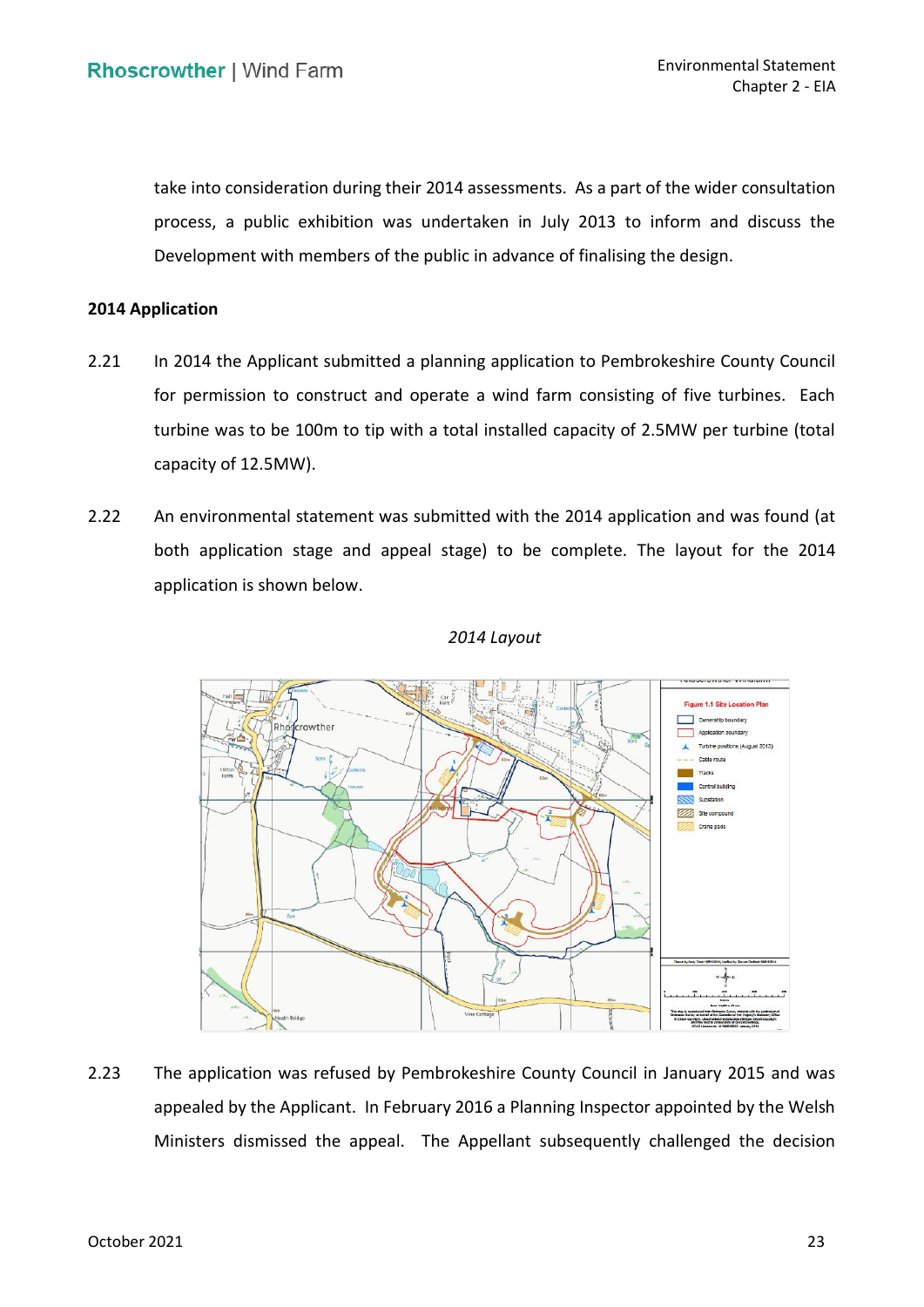pursuant to Section 288 of the Town and Country Planning Act 1990. The decision was subsequently quashed by the Courts.

- 2.24 The appeal against refusal of planning application 13/0876/PA was redetermined following a second Inquiry held in December 2017. The appeal was recovered by the Cabinet Secretary for Energy, Planning and Rural Affairs who dismissed the appeal. The main considerations were the effect of the development on:
	- the nearby Pembrokeshire Coast National Park (PCNP). i. The landscape character and visual amenity of the area, with particular reference to
	- ii. The setting of heritage assets in the area, in particular the Rhoscrowther Church.

## **2020 Design**

- 2.25 Following consideration of the environmental constraints at the Site and the in-depth analysis of the 2014 proposal (including the reasons for refusal), the Applicant redesigned the proposal to minimise the impacts of the Development while increasing the renewable energy generated.
- 2.26 A number of different layouts and turbines were considered. The Applicant concluded that a layout with five turbines close to Valero Oil Refinery would reduce any impact on the National Park and Rhoscrowther Church. The Applicant considered that a turbine with a tip height of 126.5m and a total installed capacity of 3.6MW (total of 18MW) would be the most suitable for the Development given the size of the nearby Valero chimneys. The layout for the 2020 design is included below.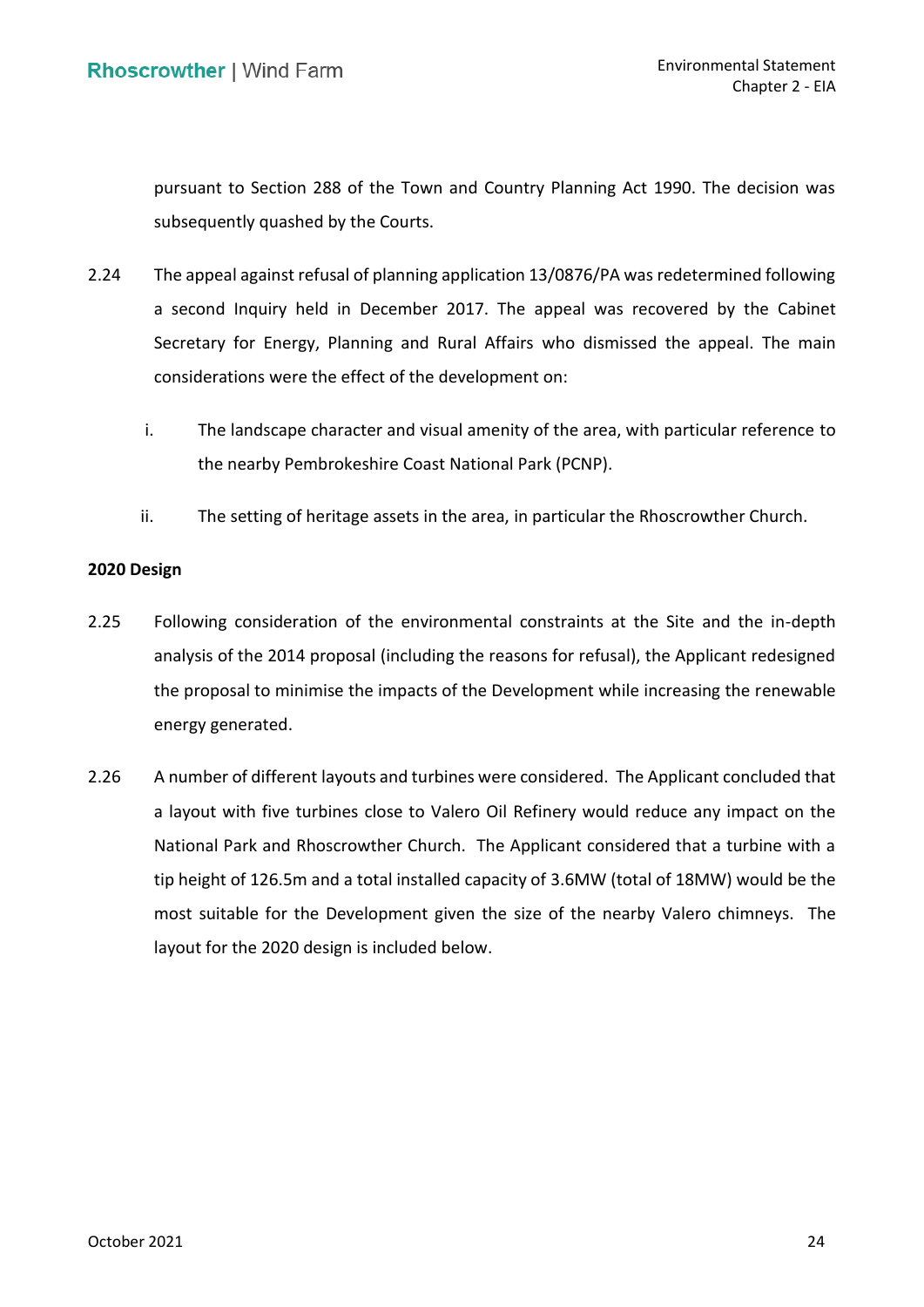# *2020 Design*



## **Consultation**

- 2.27 In 2020 and 2021 the Applicant consulted with the necessary consultees as prescribed by the Developments of National Significance (Procedure) (Wales) Order 2016.
- 2.28 In light of the comments received by the consultees, particularly Cadw and Natural Resources Wales, the Applicant reconsidered the design of the proposal. Full details of the consultation responses are included within the consultation report that has been provided with the application.
- 2.29 Cadw stated that if turbine 4 was removed from the proposal, then '*the impact of the proposed windfarm on the historic environment would be reduced to a level which would not be significant'.*
- 2.30 Natural Resources Wales recommended that a proposal be revised to minimise the impacts of the proposal on the National Park.
- 2.31 In light of the response from Cadw the decision was taken by the Applicant to remove Turbine 4 from the proposal. Turbine 4 was also the turbine that was closest to the National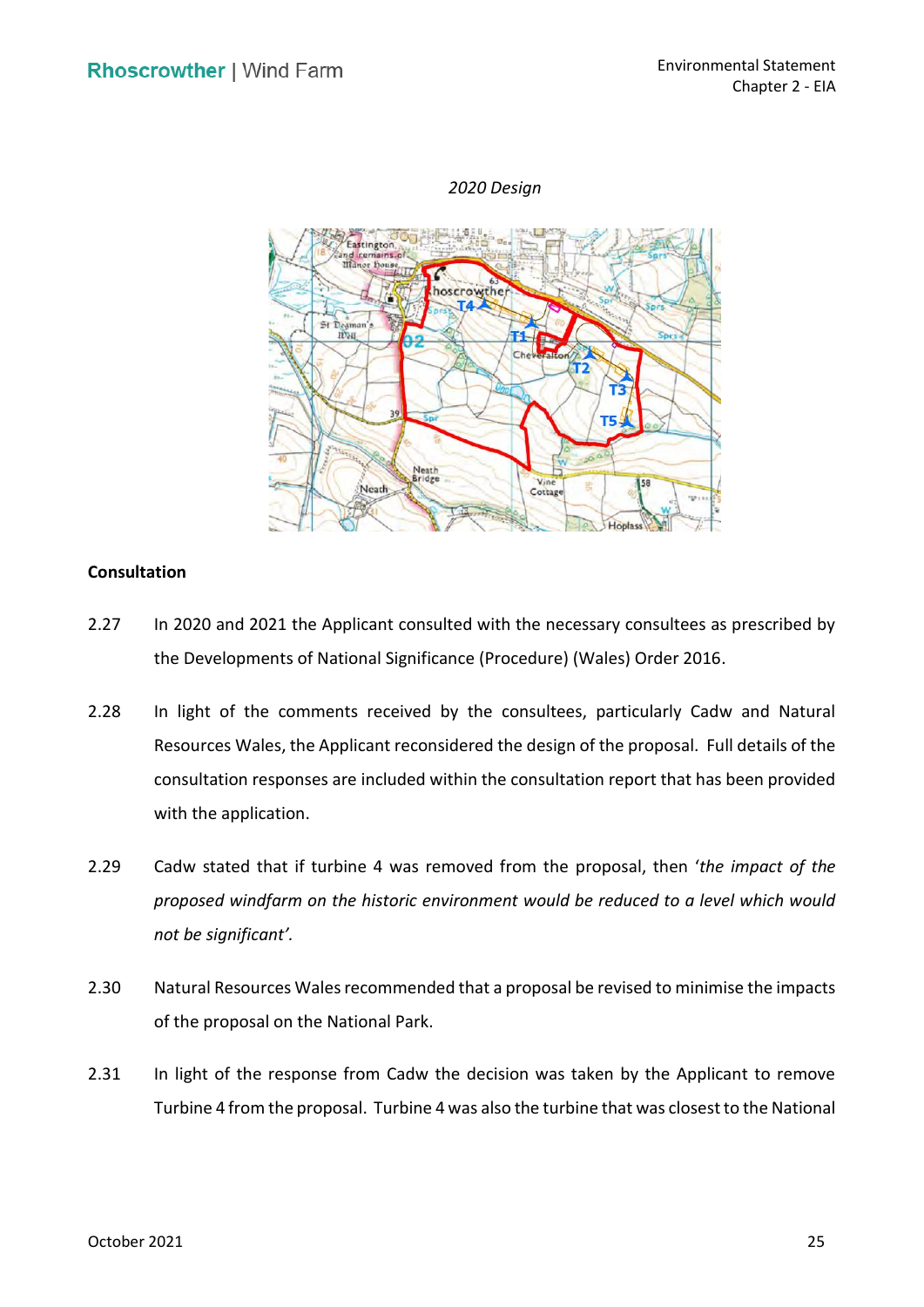Park and its removal was consistent with the request of Natural Resources Wales. Having considered the request of Natural Resources Wales the Applicant considered that the would minimise the effects on landscape, seascape and visual amenity (amongst other removal of a further turbine and increasing the distances between the remaining turbines matters).

- 2.32 When considering the proposed changes as a result of the 2020/2021 consultation the Applicant reconsidered its candidate turbine. The Vestas V117 is slightly higher (8.5m to tip) than the turbines considered in the 2020 design however the output is 4.3MW per turbine, giving a total capacity for 3 turbines of 12.9MW. By comparison the total output for the 2014 proposal for 5 turbines was 12.5MW.
- candidate turbine, the Applicant has sought to address the matters raised in the consultation responses of Cadw and NRW, and to maximise the amount of renewable energy generated by the proposal. 2.33 By reducing the number of turbines from 5 to 3 and by using the Vestas V117 as the

# **Identification of Issues**

- 2.34 As a result of the initial 2013 scoping response, consultation throughout the initial EIA process, the planning application and appeals process for the previous proposal, the following subjects have been technically assessed in this ES:
	- i. Landscape and Visual
	- ii. Ecology
	- iii. Water & Soils
	- iv. The Historic Environment
	- v. Noise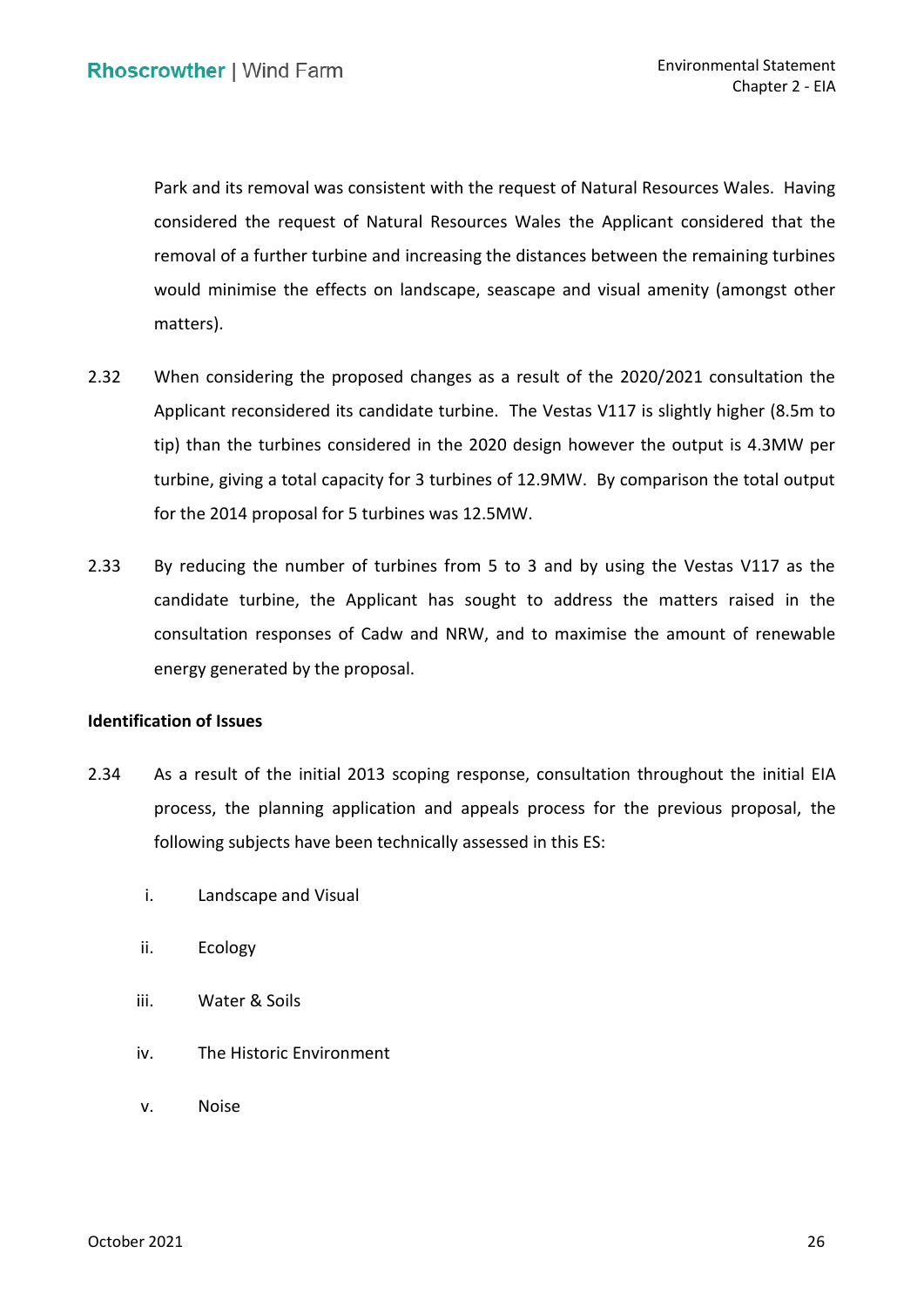- vi. Existing Infrastructure including aviation and telecommunications
- vii. Access and Traffic
- viii. Socio Economics including recreation and tourism, house prices and employment
	- ix. Other Issues including shadow flicker and public safety.
- 2.35 Effects associated with all elements of the Development, including the construction, operation and decommissioning phases, access tracks and associated infrastructure, have been assessed in the EIA and reported in this Environmental Statement.

# **Technical Assessments**

- 2.36 Each of the technical assessments follows a systematic approach, comprising the following principal steps:
	- i. Assessment of methodology;
	- ii. Description of baseline conditions in the context of the relevant planning policy and guidance;
	- iii. Prediction of potential effects including cumulative effects;
	- iv. Assessment of effects on the identified relevant receptors;
	- v. Identification of appropriate mitigation measures;
	- vi. Assessment of residual environmental effects after proposed mitigation has been incorporated.
- 2.37 These steps were adhered to throughout the EIA process and described in detail in individual chapters of the Environmental Statement. A concise description of the EIA steps is outlined in the following paragraphs.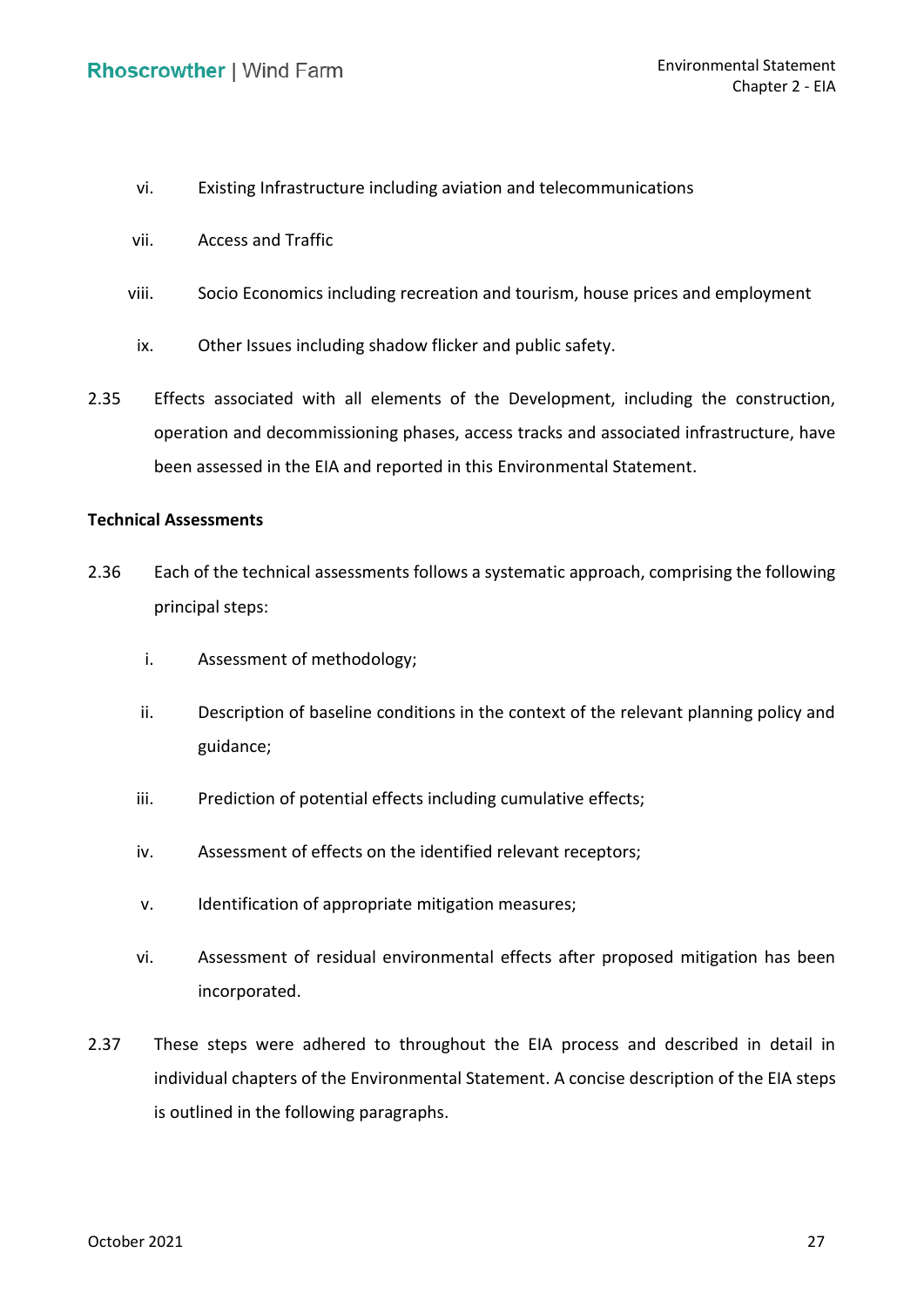#### **Baseline Description**

- environmental conditions was collected. This is known as the baseline and used to assess what changes may take place during the construction, operation and decommissioning 2.38 In order to evaluate potential environmental effects, information relating to the existing phases of the Development.
- 2.39 For each technical assessment subject, the baseline was established through a combination of the desk top studies, consultations with relevant consultees, consideration of the 2014 environmental statement and, where appropriate, field surveys were carried out. Data sources are described in each chapter of this Environmental Statement. The timing of the field work and the defined study area, specifically relating to the subject matter in question, are also outlined within each chapter.

# **Prediction of Potential Environmental Effects**

- environmental effects are likely to arise. For example, during the construction phase, traffic volumes are far greater than during the operation of the wind farm, while visual effects will be most prominent during the operational years. The potential environmental effects of the Development were assessed in the following contexts: 2.40 During construction, operation and decommissioning of the Development, different
	- i. Direct and indirect effects
	- ii. Short-term (construction or decommissioning) and long term (operation) effects
	- iii. Permanent and reversible effects
	- iv. Positive and negative effects
	- v. Cumulative effects
	- vi. Geographic scale: Local (on site and neighbouring area); Regional (district and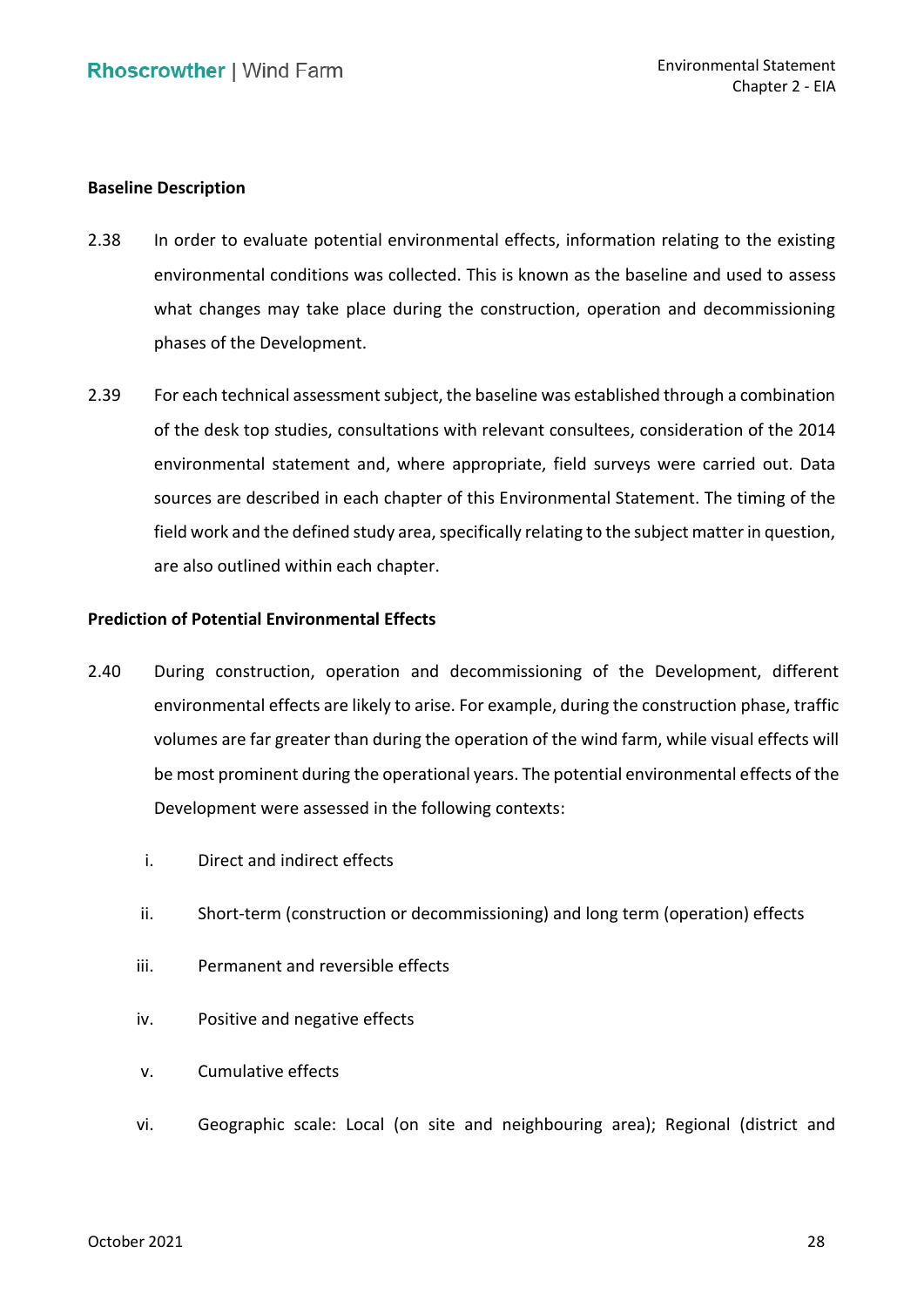county); National and International levels.

 2.41 Following the identification of potential environmental effects, the associated changes to baseline conditions as a result of wind farm development were evaluated and an assessment of the significance and acceptability of these changes was carried out, as outlined below.

## **Assessment of Effects**

- 2.42 The resultant effects of the Development (whether positive, neutral or negative) would be influenced by a combination of the sensitivity of the receiving environment and the predicted degree of alteration (the 'magnitude') from the baseline state.
- 2.43 Environmental sensitivity may be categorised by a multitude of factors; such as the status of rare or endangered species; transformation of natural landscapes; soil quality and land use; etc. The initial assessment, consultation and scoping stages identified these factors along with the implications of the predicted changes.
- 2.44 In order to evaluate environmental effects, assessment criteria were identified within each technical chapter of this ES. Thresholds of significance were then used to make explicit the conclusions of the assessment process, as far as is practicable.
- 2.45 For the purposes of environmental assessment, 'effects' are generally identified as being one of the following categories of significance:
	- i. Not significant no detectable or material change to a location, environment, species or sensitive receptor
	- sensitive receptor ii. Minor – a detectable but non-material change to a location, environment, species or
	- iii. Moderate a material, but non-fundamental change to a location, environment, species or sensitive receptor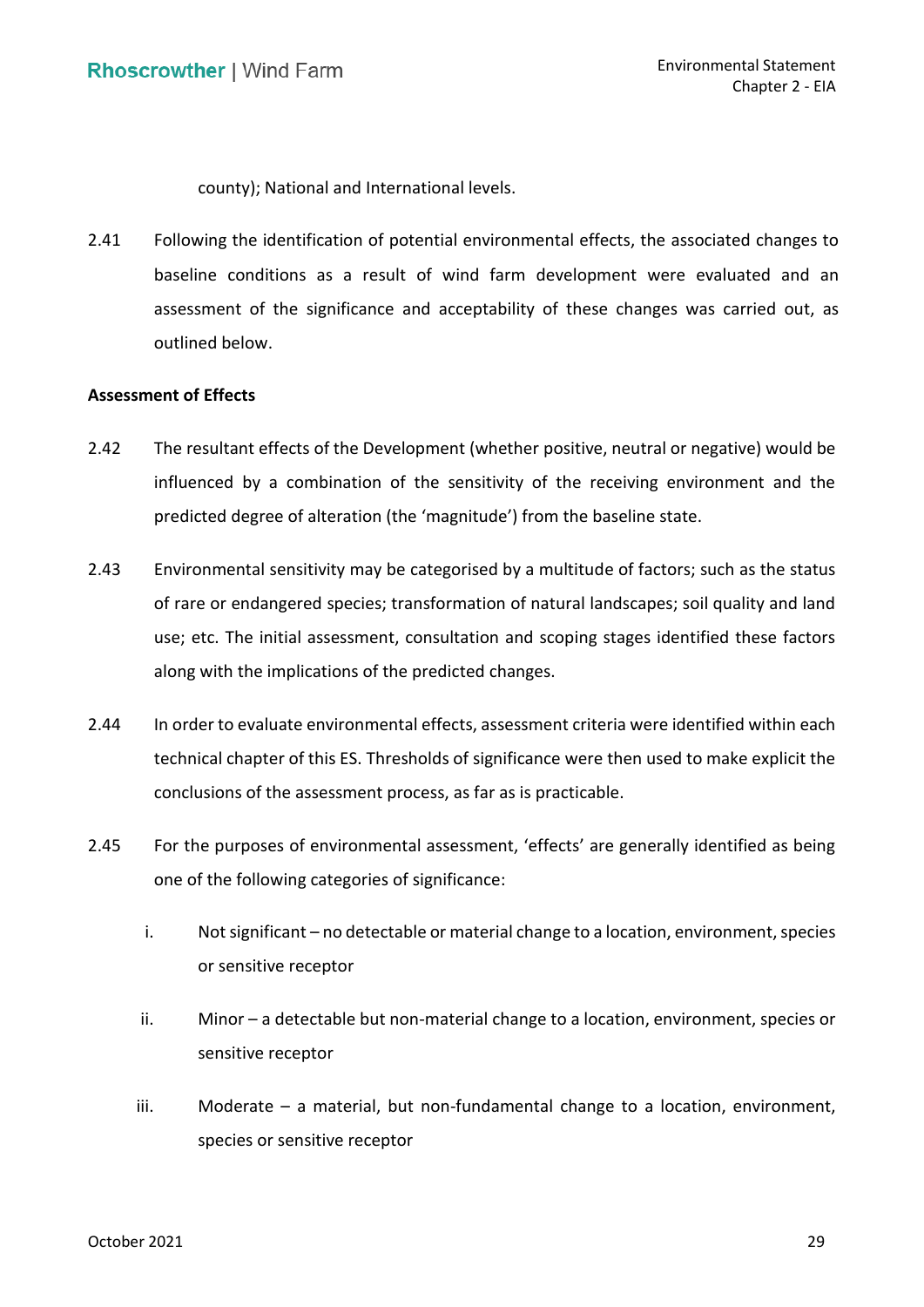- iv. Major a fundamental change to a location, environment, species or sensitive receptor.
- 2.46 Effects are considered to be significant for the purposes of the EIA Regulations where the effect is classified as being a 'major' or 'moderate' effect.
- 2.47 Some of the specific technical assessments adopt a variation of this approach, this is identified within the relevant chapter of the Environmental Statement together with the adopted criteria for assessing significance of effects. Each chapter also provides recommendations on what mitigation measures should be carried out to avoid, reduce or remedy significant adverse effects and what the likely residual effects will be.

#### **Mitigation**

- 2.48 Mitigation has been proposed as part of the iterative design process in order to accommodate and possibly avoid environmentally sensitive areas and other constraining factors as far as practicable and technically feasible. Where unavoidable the predicted effects were minimised and remediated by providing environmental mitigation measures, management and pollution control procedures which are based on the industry best practice and/or recommended by the statutory consultees on the EIA process.
- 2.49 Appropriate mitigation measures have been proposed in each technical assessment. As indicated previously, these measures have been largely integrated into the overall design strategy (embedded mitigation) rather than "added on" to the development post-design. By adopting a flexible and iterative approach to the design of the development, the applicant has been able to respond to the findings of consultation and environmental assessment work, and mitigate accordingly.

## **Cumulative Effects**

 effects'. These are effects that result from incremental changes caused by past, present or 2.50 In accordance with the EIA Regulations, the ES has given consideration to 'cumulative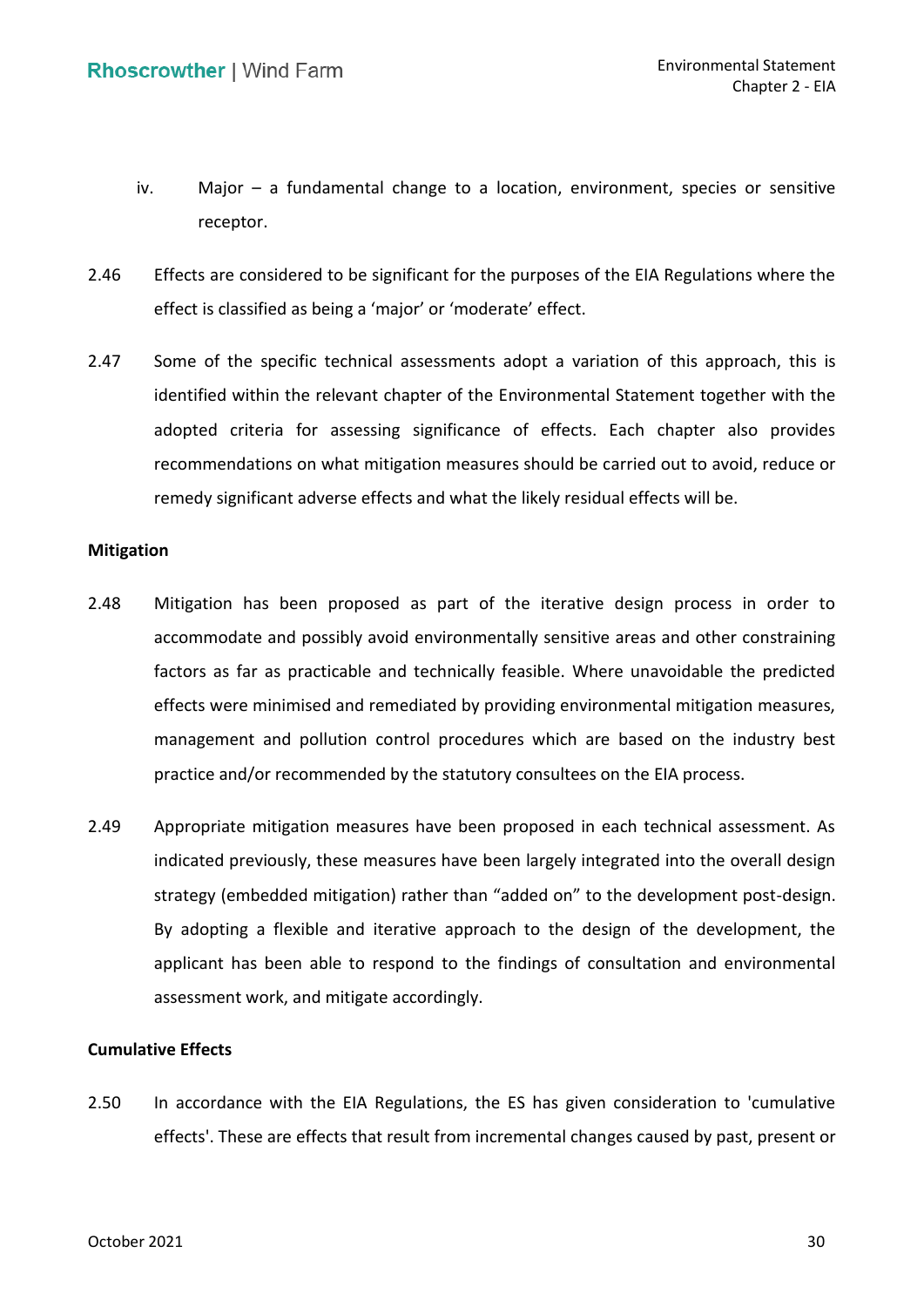reasonably foreseeable actions together with the Development. For the cumulative assessment the combined effects of several developments that may on an individual basis be insignificant but, cumulatively with the proposed Development, have a significant effect, have been considered.

- 2.51 Renewable energy development schemes that have been considered in this ES include:
	- i. Wear Point Wind Farm located c. 3.2km north of site (4 x 105m tall turbines);
	- ii. Castle Pill Wind Farm located c. 4.2km north of site (3 x 76m tall turbines);
	- iii. Lower Scoveston Farm located c. 4.7km north of site (5 x 75m tall turbine);
	- iv. Pendine Parc Cynog Wind Farm located c. 34km east of the site (11 turbines between 69 and 80m tall).
	- v. Dyffryn Brodyn Wind Farm located c. 39km north east of the site (10 turbines between 69 and 80m tall).
	- vi. Blaen Bowi Wind Farm located c. 53km north east of the Site (3 turbines up to 70m tall).
	- vii. Shipping Hill Wind Farm located c. 25km north east of the Site (2 turbines up to 60m tall).
	- viii. Princes Gate Spring Water wind turbines located c. 28km north east of the site (2 turbines up to 86m tall).
	- ix. Hoplass Farm Photovoltaic Solar Park located south of site.
	- x. Wogaston Photovoltaic Solar Farm located south of Site.
- 2.52 The locations of the above wind farms within 11km of the Site are shown on figure 5.14 contained within Volume II of this ES.